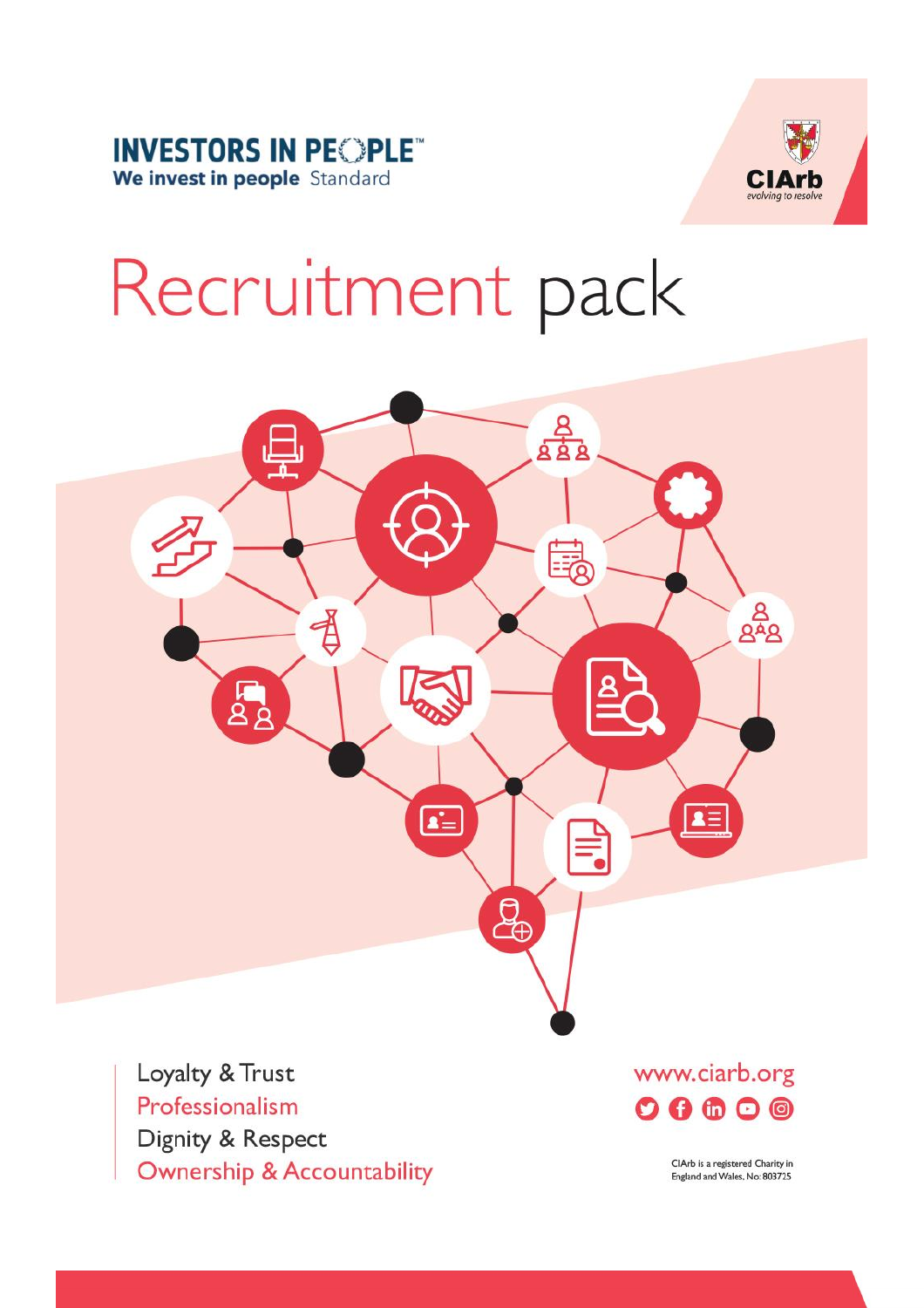### **Job description**

**Job Title:** Venues & Facilities Executive (Part-Time)

**Date:** June 2022

**Reporting to:** Venue & Facilities Manager

#### **Overview**

CIArb is passionate about promoting a harmonious society, helping people and organisations avoid, manage and resolve conflict through our global network of over 17,000 members. We are the leading global professional membership organisation representing the interests of alternative dispute practitioners worldwide. As a not-for-profit, UK registered charity, CIArb works in the public interest through an international network of 42 branches.

#### **Job Overview:**

This exciting and challenging role offers the chance to work in the dynamic and fast-growing room hire Team (12 Bloomsbury Square Ltd) where no two days are the same. Duties will be varied as below, and the right candidate will be providing assistance relating to the day to day operation of the 12 BSq room hire business and facilities requirements under the direction of the Venue & Facilities Manager.

#### **Key Responsibilities:**

- Assist with the delivery/collection of office items including post and stationery.
- Provide AV equipment and assistance to clients and staff
- Troubleshoot meeting room AV/IT faults and manage routine network connectivity requirements.
- Ensure all enquires are properly actioned.
- Ensuring first class customer service levels are delivered at all times.
- Ensuring the Venue & Reception areas are presentable at all times.
- Assist with delivery of the sales and marketing plans for the department.
- Assist with data processing of daily activities as required.
- Assist with reconciliation of daily activity and via meeting room booking systems.
- Assist with invoicing, account management and after sales service.
- Support the Venue & Facilities Manager where directed in all matters relating to the marketing, promotion, hospitality, facilities, health and safety, and operation of the CIArb London headquarters.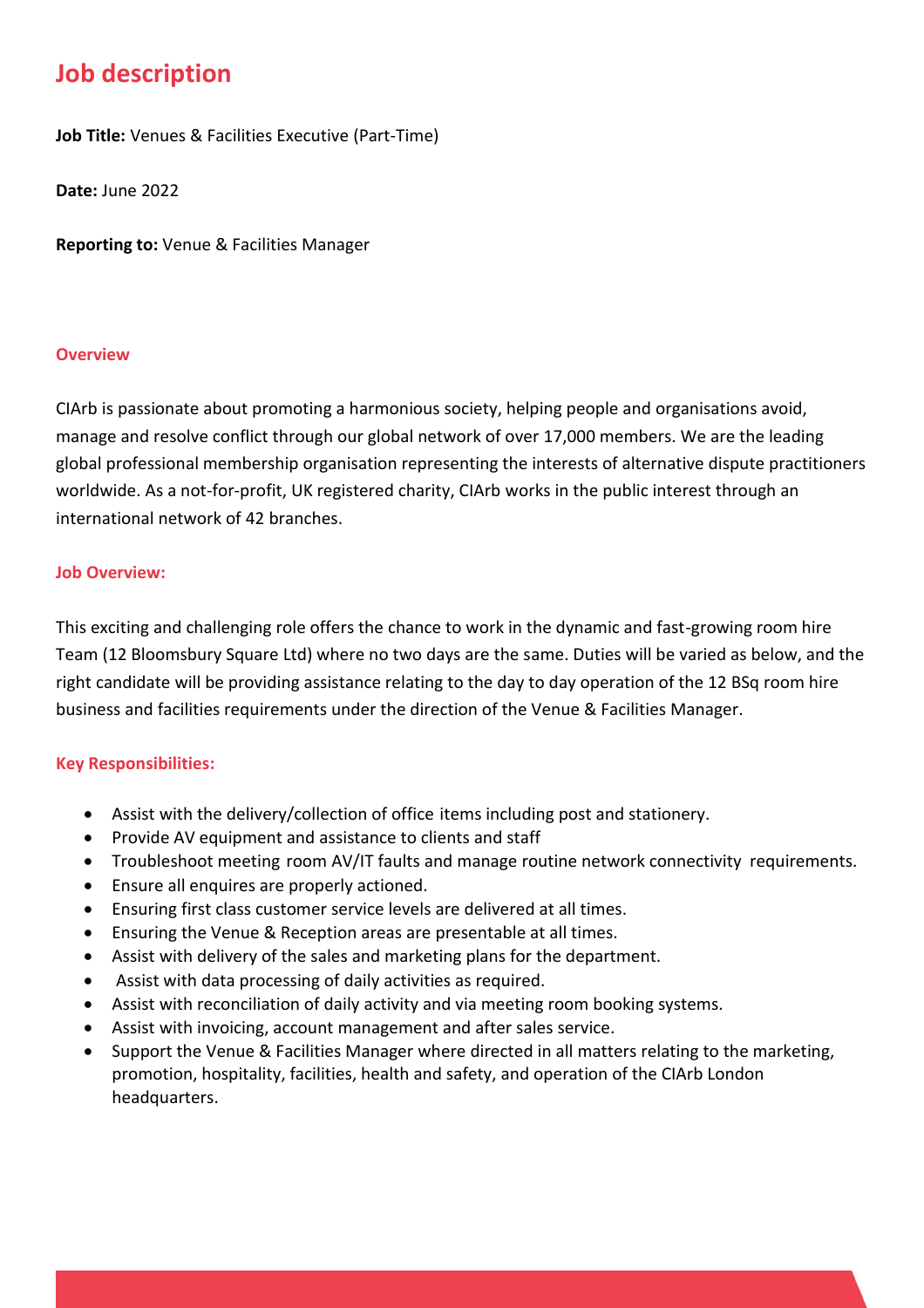#### **Further tasks and Responsibilities:**

- Take incoming telephone calls to main switchboard number and redirect as required.
- Open incoming posts and scan or distribute post accordingly.
- Prepare outgoing post for collection and record activity.
- Sign for receipt of incoming parcels, notify and distribute accordingly.
- Arrange couriers.
- Order office supplies such as stationery and consumables.

#### **Requirements:**

#### **Essential:**

- Experience of working in a Hospitality Environment.
- Experience in assisting with Health and Safety matters
- Experience of working with AV/IT.
- Experience of preparing meeting rooms.
- Knowledge of MS Office packages e.g. Excel, Word and PP, Intranet, Web/Internet.
- Ability to move furniture when required (room set up)
- Ability to maintain confidentiality of work and tact at all times.
- Strong grammar and spelling, competent typing skills, good communication with good attention to detail.
- Experience of working as a member of a team, providing support where necessary.
- Working in shifts may be required, therefore, flexibility is a plus.

#### **Desirable:**

- Experience of telephone sales and processing payments ..
- Experience of working for a Chartered Institute, professional body, trade association or membership organisation.
- Knowledge or experience of Booking Systems ARTIFAX EVENT preferably.
- Ability to deal with difficult customers.
- Experience of liaising effectively with stakeholders at all levels.
- H&S Qualifications/Certificates i.e. IOSH, NEBOSH, First Aid at Work, etc.